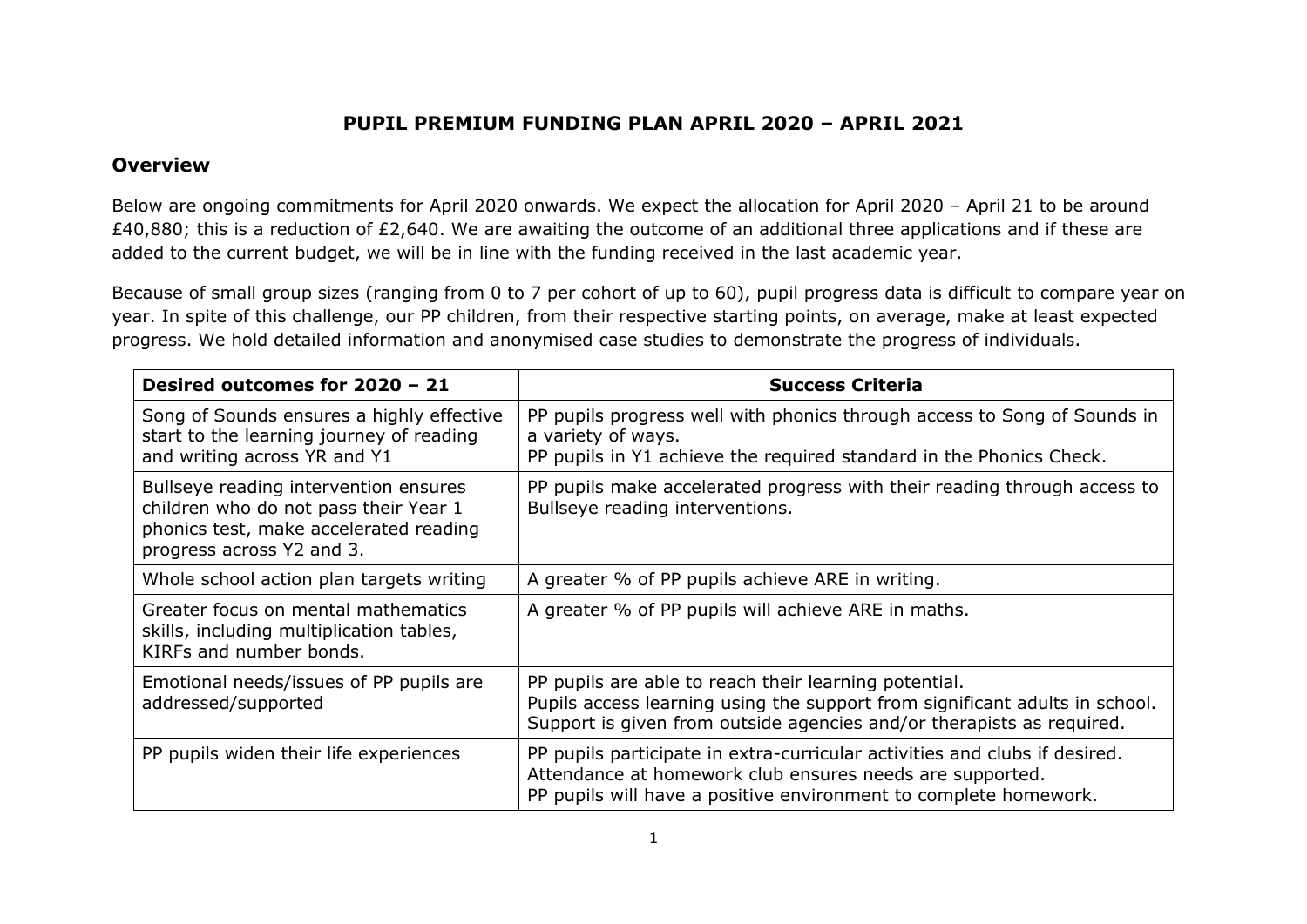|                         | PP pupils attendance and punctuality is in $\parallel$ PP pupils attendance and punctuality is in line with non PP pupils |
|-------------------------|---------------------------------------------------------------------------------------------------------------------------|
| line with non pp pupils |                                                                                                                           |

| April 2020 - 21 Planned expenditure                                            |                                                                                       |                                                                                                                                                                      |                                                                                                                                    |                           |                                         |  |
|--------------------------------------------------------------------------------|---------------------------------------------------------------------------------------|----------------------------------------------------------------------------------------------------------------------------------------------------------------------|------------------------------------------------------------------------------------------------------------------------------------|---------------------------|-----------------------------------------|--|
| Quality First Teaching - Total budgeted cost c $E$ 33,200 plus $E$ CLA funding |                                                                                       |                                                                                                                                                                      |                                                                                                                                    |                           |                                         |  |
| <b>Desired outcome</b>                                                         | Chosen action /<br>approach                                                           | What is the evidence and<br>rationale for this choice?                                                                                                               | How will you ensure it is<br>implemented well?                                                                                     | <b>Staff</b><br>lead      | When will you review<br>implementation? |  |
| <b>Improved</b><br>progress for PP<br>across the<br>school                     | CA support to raise<br>attainment                                                     | Current data identifies year<br>groups in need of additional<br>support.                                                                                             | SMT oversee provision and<br>monitor termly through<br>pupil progress meetings                                                     | <b>INCo</b>               | Termly                                  |  |
|                                                                                | Interventions/<br>precision teaching/<br>quality support in<br>class                  | Focussed support will ensure that<br>no child is left out. CTs mark PP<br>pupils' work first. All year group<br>staff aware of PP pupils as a<br>group.              | Provision map identifies<br>interventions and progress.<br>CAs have a 'focus pupil' to<br>ensure awareness and<br>targeted support |                           |                                         |  |
|                                                                                | SMT drop<br>ins/focussed                                                              | Provision matches need                                                                                                                                               | Timetabled before the year<br>starts                                                                                               | HT/<br><b>DHT</b>         |                                         |  |
| <b>Maintain KS1</b><br>phonic<br>outcomes for all<br>pupils                    | Song of Sounds<br>used in a variety of<br>ways to support<br>learning and<br>progress | Limited reading experience can<br>lead to weak phonics.<br>Consistency of approach, with<br>clear progression, multisensory<br>approach can help ensure<br>progress. | INCo monitors Y1 phonics<br>teaching half termly<br>Progress checks using<br>screening tools termly                                | <b>INCo</b><br><b>DHT</b> |                                         |  |
|                                                                                | Additional teaching<br>support                                                        | Low baseline on entry impacted<br>on GLD for the Y1 2019/20<br>cohort.                                                                                               | Deployment of KS1 phonics<br>intervention teacher                                                                                  |                           |                                         |  |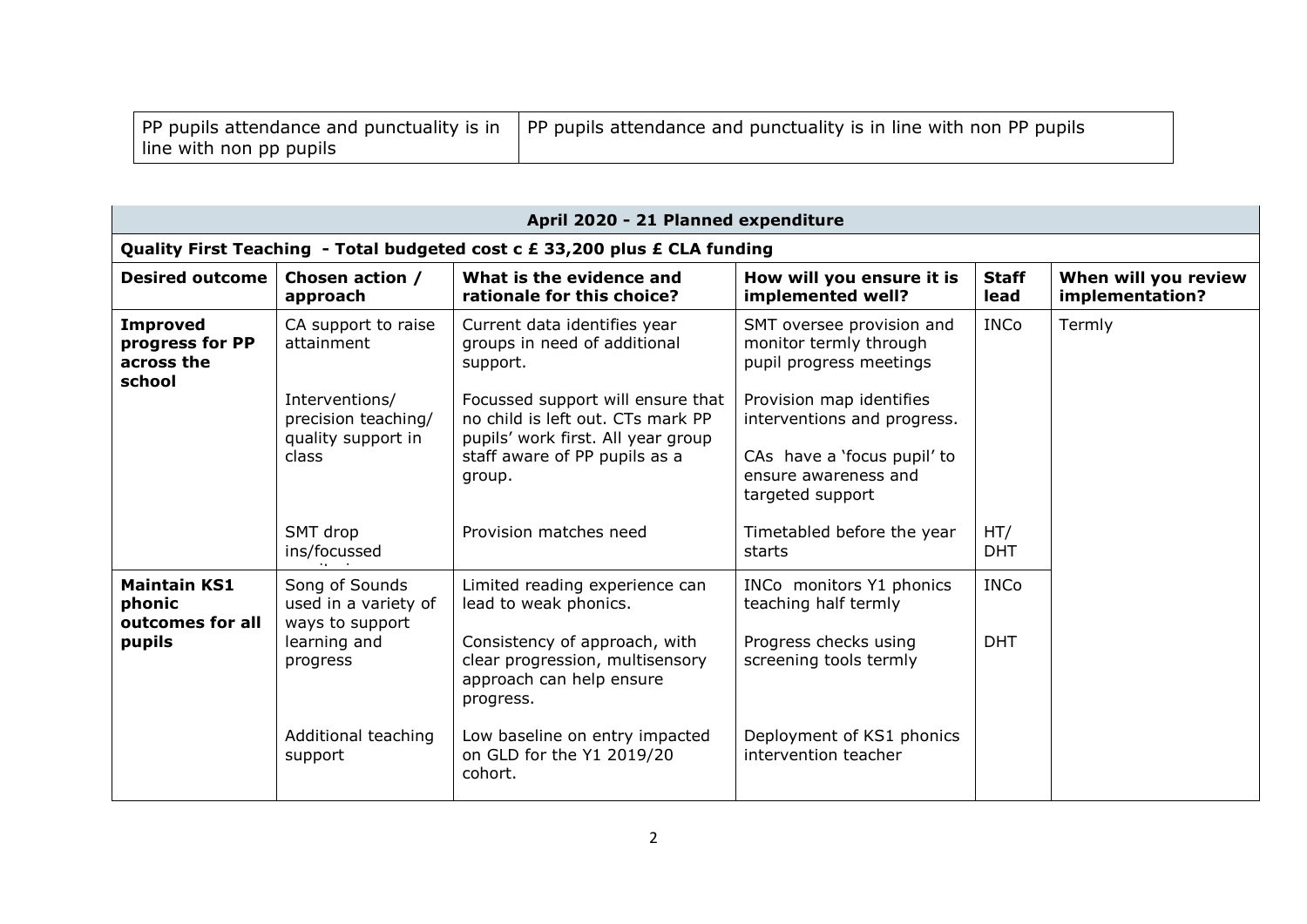| Mental<br>mathematics, X<br>tables and Key<br><b>Instant Recall</b><br><b>Facts are further</b><br>embedded | Whole school 'non-<br>negotiable'<br>approach to<br>knowing and using<br>key facts. | To address PP pupil's maths<br>fluency and application of maths<br>facts | SMT oversee provision and<br>monitor progress at termly<br>pupil progress meetings | <b>SMT</b> |  |
|-------------------------------------------------------------------------------------------------------------|-------------------------------------------------------------------------------------|--------------------------------------------------------------------------|------------------------------------------------------------------------------------|------------|--|
|-------------------------------------------------------------------------------------------------------------|-------------------------------------------------------------------------------------|--------------------------------------------------------------------------|------------------------------------------------------------------------------------|------------|--|

## **Review (April 2021)**

50% (3 out of the 6 Pupil Premium children in Y1) met age related expectation (ARE) in phonics. Children not meeting ARE in Y1 had an identified special educational need and/or disability. 100% of children in Y2 (5 children in total) reached the expected standard in phonics. 100% of children met or exceeded their end of year target in phonics in Year 1 and 2. Song of Sounds is having a high impact for phonic learning including Pupil Premium children.

33% of KS2 Pupil Premium children have achieved a higher standardised maths score in Summer 2021 compared to Autumn 2020 demonstrating "closing the gap".

Out of the 5 PP children in Year 6, 40% of Pupil Premium children achieved ARE in maths at the end of the year. 40% of children were 'just below' ARE, both of whom had improved their standardised score since the start of the year (one child had made a significant improvement). Bullseye is being used with 2 Pupil Premium children who also have additional learning needs. Both children have made progress with their reading. One child made rapid progress and made a 300% improvement in the words read in the space of 4 months. The other child went from being unable to recognise any words to being able to recognise 22 words in four months.

The gap has widened between autumn and the summer in maths for Pupil Premium children. Individual children have been identified for additional intervention next year.

| <b>Desired outcome</b>                            | Chosen<br>action/approach                                              | What is the evidence and<br>rationale for this choice?                                        | How will you ensure it is<br>implemented well?                  | <b>Staff</b><br>lead                    | When will you review<br>implementation? |
|---------------------------------------------------|------------------------------------------------------------------------|-----------------------------------------------------------------------------------------------|-----------------------------------------------------------------|-----------------------------------------|-----------------------------------------|
| <b>Emotional and</b><br>social needs<br>addressed | Key adults and<br>deployment                                           | Help needed to address barriers<br>to learning for PP who are<br>struggling in their progress | Pre and Post intervention<br>assessment<br>Meeting key adults   | <b>INCo</b>                             | Termly                                  |
| <b>Academic</b><br>progress                       | Further promote a<br>culture of high<br>expectations for CA<br>support | PP children without additional<br>SEND needs may not make<br>expected progress                | Link to appraisal<br>Monitor outcomes of<br>intervention groups | <b>INCo</b><br><b>DHT</b><br><b>SMT</b> |                                         |

### **Targeted support -** *Total budgeted cost* **c £4,000**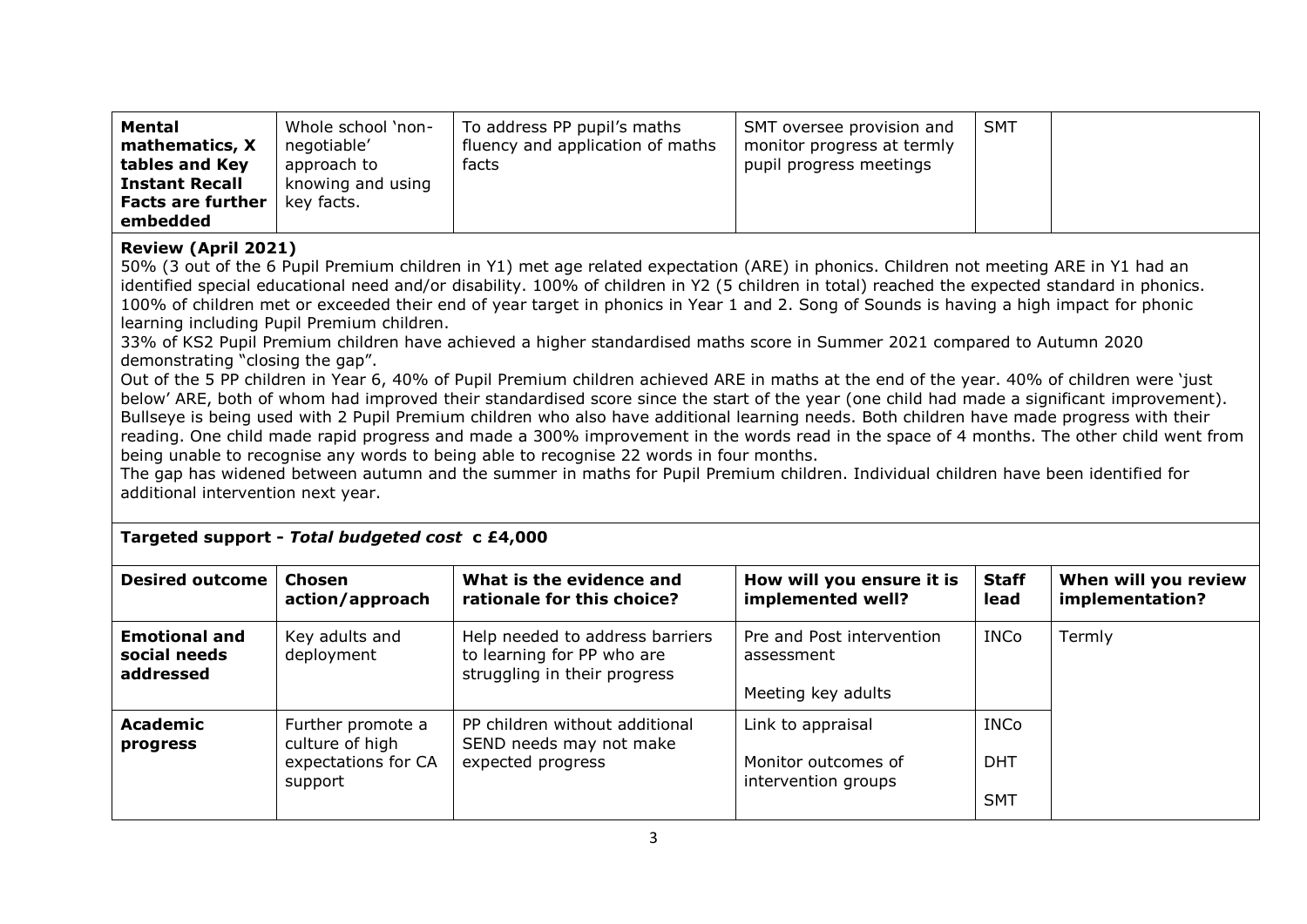| <b>Emotional and</b><br>social needs<br>addressed | Homework club<br>Lunchtime Nurture<br>Group | Targeted pupils are invited to<br>homework club and lunchtime<br>nurture group. | Monitor attendance and<br>impact of homework club.<br>Emotional progress tracked | <b>INCo</b> |  |
|---------------------------------------------------|---------------------------------------------|---------------------------------------------------------------------------------|----------------------------------------------------------------------------------|-------------|--|
|                                                   |                                             |                                                                                 | through the Boxall profile.                                                      |             |  |
|                                                   |                                             |                                                                                 |                                                                                  |             |  |
|                                                   | Classroom Assistant<br>training on de-      | To give a deeper and wider<br>understanding of some pupils                      |                                                                                  |             |  |
|                                                   | escalation,<br>attachment and               | emotional needs and how they<br>can be supported                                | Training staff                                                                   |             |  |
|                                                   | trauma.                                     |                                                                                 | Monitoring of incidents                                                          |             |  |

#### **Review (April 2021)**

Lunchtime nurture club and homework clubs suspended this academic year due to COVID restrictions. Home learning supported by providing laptops where required. Clicker Writer subscription to support writing at home was purchased and offered to parents. Regular phone calls made and work produced monitored. School places offered to pupils meeting criteria. Regular assessments kept across the year. 18 Pupil Premium children had a decrease in their progress during lockdown. 10 of these children had caught up by the end of the year.

| Other approaches - Total budgeted cost c £5000                                                      |                                                                                              |                                                                                                                                       |                                                                                                               |                                           |                                         |
|-----------------------------------------------------------------------------------------------------|----------------------------------------------------------------------------------------------|---------------------------------------------------------------------------------------------------------------------------------------|---------------------------------------------------------------------------------------------------------------|-------------------------------------------|-----------------------------------------|
| <b>Desired outcome</b>                                                                              | Chosen<br>action/approach                                                                    | What is the evidence and<br>rationale for this choice?                                                                                | How will you ensure it is<br>implemented well?                                                                | <b>Staff</b><br>lead                      | When will you review<br>implementation? |
| <b>High attendance</b><br>on trips, clubs<br>and out of<br>school clubs and<br>activities           | Ensure that PP<br>pupils are offered<br>opportunities to be<br>included in all<br>activities | Include on trips, clubs and<br>residential visits<br>Pupils feel a sense of belonging<br>and build relationships with their<br>peers. | Monitor to ensure that all<br>pupils are offered<br>opportunity/support where<br>either necessary or possible | <b>INCo</b><br><b>Bursar</b><br><b>SH</b> | Termly                                  |
| <b>Pupils have the</b><br>equipment and a<br>positive<br>environment to<br>complete<br>homework in. | Homework club -<br>partially invitation<br>only                                              | PP pupils will be targeted and<br>invited to homework club.<br>PP pupils are more confident<br>about completing homework              | Monitor registers of<br>homework clubs                                                                        | <b>INCo</b>                               |                                         |